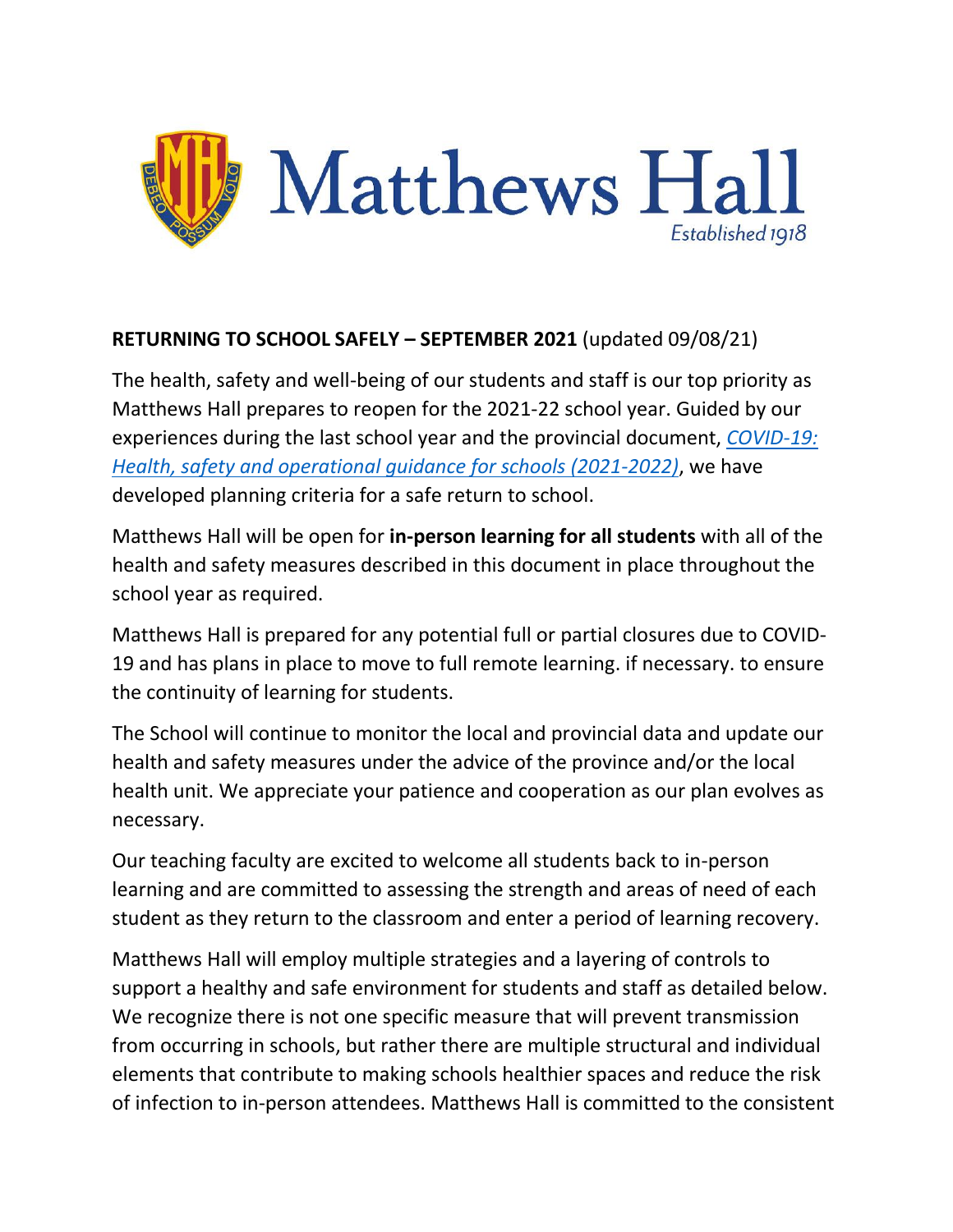application of these layered controls to reduce the spread of disease in our school.

# **COHORTS**

All students will attend in-person learning five days per week. Students will remain in one cohort for the full day with one teacher, where possible. To allow the full breadth of programming for students, specialized teachers will work with multiple cohorts. Students may be placed into small groups for specific purposes such as learning support with students from other cohorts. Students will be permitted to use common spaces such as the library, gym, and lounge. Members of different cohorts can interact outside with distancing encouraged or inside with distancing and masking.

## **SCREENING**

All staff and students must self-screen every day before attending school using the provincial [screening tool](https://covid-19.ontario.ca/school-screening/) which will be updated by the province as required. All staff and students who are experiencing symptoms consistent with COVID-19 as identified in the screening tool, must NOT attend school and should follow up the guidance provided in the screening tool, which may include seeking appropriate medical attention as required, and/or getting tested for COVID-19.

The ministry may direct schools to perform daily on-site confirmation of selfscreening during a period of potential higher transmission or an outbreak. In this case students, staff and visitors will need to provide daily confirmation or proof that they have self-screened.

Active Screening is required for the first two weeks of school. Results should be sent by email to [covidscreen@matthewshall.ca](mailto:covidscreen@matthewshall.ca)

Any staff, student or visitor that does not pass the screening procedures should not attend school.

### **STUDENT MASKS**

ALL students are required to wear properly fitted non-medical or cloth masks indoors in school, including in hallways and during classes, as well as on school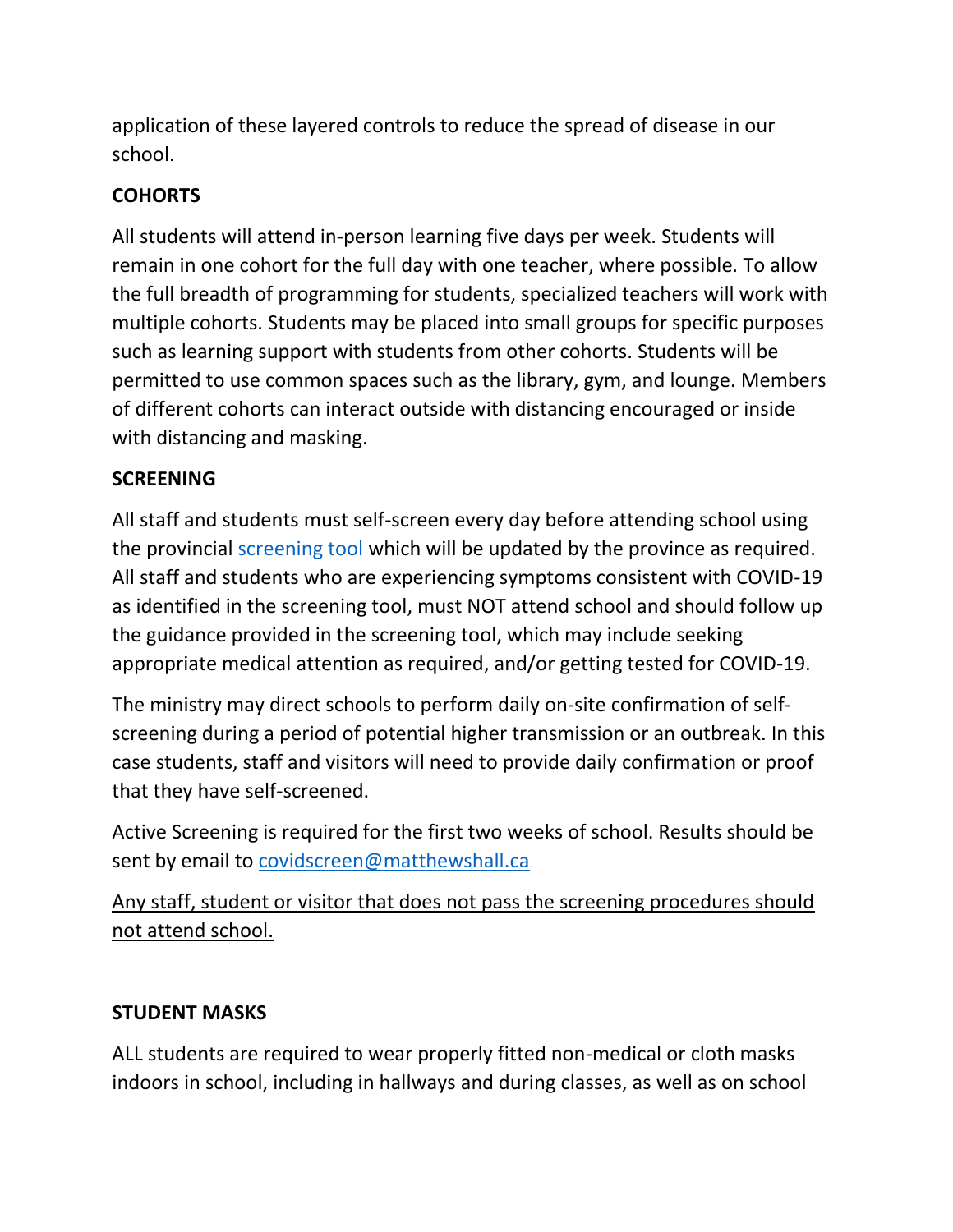vehicles. Masks may be temporarily removed indoors for the following activities, with a minimum distance of two metres maintained between cohorts and as much distancing as possible within a cohort:

- To engage in physical activity
- To consume food or drink

Students are required to wear masks outdoors when distancing cannot be maintained.

Students are expected to bring their own masks to wear at school. Parents are encouraged to send a spare mask and to ensure that masks are regularly cleaned or replaced. Non-medical 3-ply masks will also be made available for students if needed.

Reasonable exceptions to the requirement to wear a mask will be reviewed, and exemptions will be approved by the Head of School. All members of our school community are expected to respect these required exemptions.

# **STAFF MASKS**

All faculty, school staff and visitors will be required to wear a medical mask indoors in all areas of the school. Staff are not required to wear medical masks outdoors. Staff must maintain at least two metres distance when consuming food/drinks. Face shields are available for staff when deemed necessary.

# **HAND HYGIENE AND RESPIRATORY ETIQUETTE**

Appropriate hand hygiene and respiratory etiquette are among the most important protective strategies. Matthews Hall will teach students and reinforce proper procedures. Each classroom at our school has a sink equipped with hand soap and paper towel. Alcohol based hand rub (ABHR) will also be available in every classroom and throughout the school. Kleenex and lined garbage pails will be placed in every classroom. Teachers will schedule breaks to allow students to wash their hands at appropriate times throughout the day. Hand hygiene will be conducted by anyone entering the school.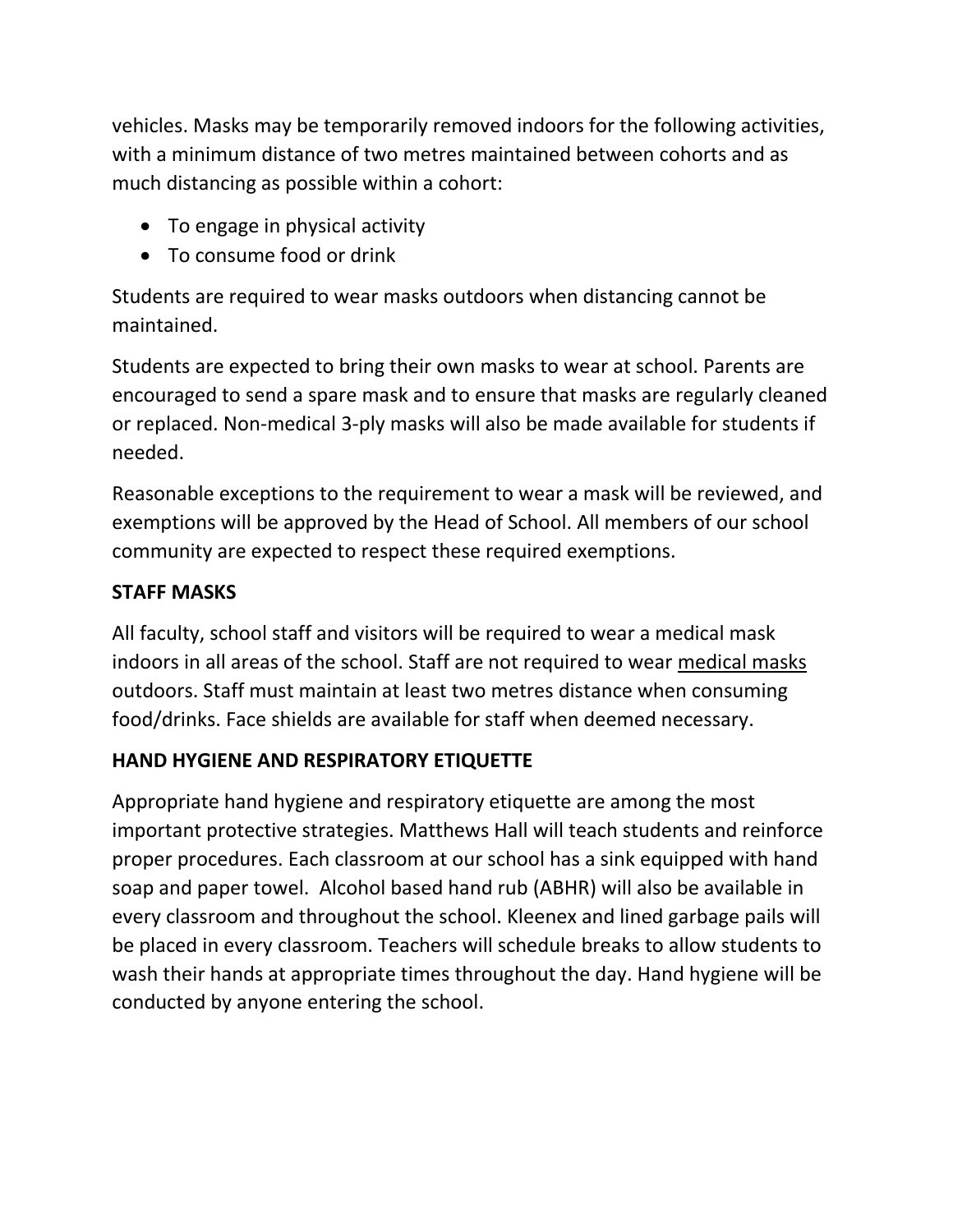## **DISTANCING AND CONGREGATING**

As much distancing as possible between students, between students and staff, and between staff members will be promoted. The school recognizes that distancing is very challenging for young children and adolescents, and as such will layer physical distancing measures with other public health measures such as screening, hand hygiene, cohorting, masking, and enhanced cleaning. Periods of student movement will be staggered to limit congregation in the hallways. All possible entrances and exits will be used to spread out the movement of students. Designated routes will be used in the hallway with visual and physical cues in place.

#### **RECESS**

Students do not need to stay within their cohort during recess. Distancing will be encouraged as much as possible. Mask are not required outdoors when distancing can be maintained. Shared materials outdoors, such as sports equipment, are permitted, with appropriate hand hygiene and respiratory etiquette. All students will use ABHR or wash their ends when they re-enter the school.

### **CLEANING STANDARDS**

Matthews Hall is thoroughly cleaned every evening after the students have gone home. Throughout the day, all high touch surfaces are disinfected twice daily. Each classroom is provided with approved cleaning supplies to disinfect desks, tables and other learning materials throughout the day.

#### **SHARED MATERIALS AND SPACES**

Shared materials (toys for imaginative play, manipulatives for math, computers, art supplies, physical education equipment etc.) are important for learning. The use of shared materials will be permitted. Items will be cleaned frequently where feasible but the focus will be on hand hygiene. Shared spaces and the use of lockers and cubbies will be permitted. Shared indoor spaces should only be used by one cohort at a time whenever possible. When different cohorts interact in shared indoor spaces, masking and as much distancing as possible will be maintained.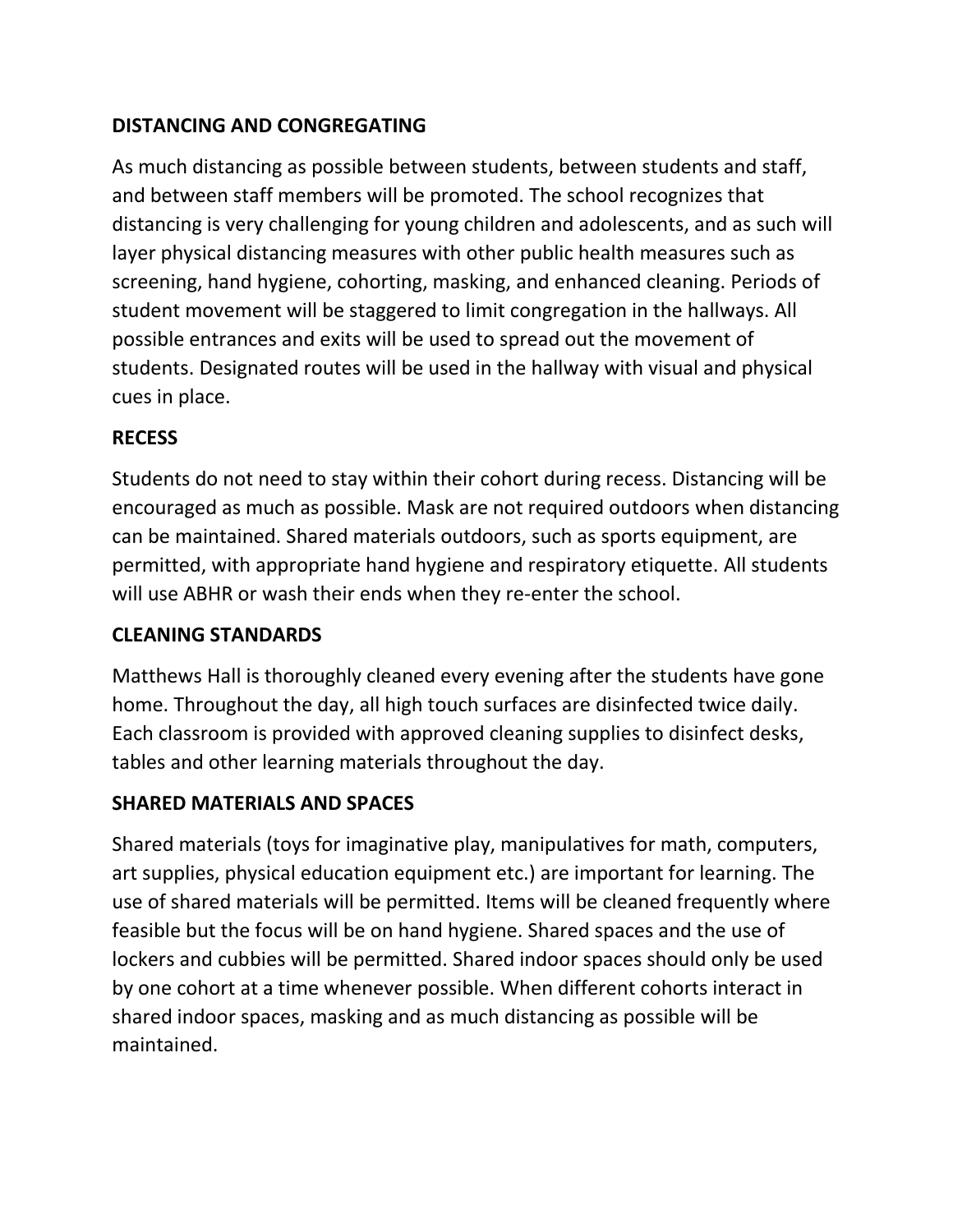### **LUNCH PROTOCOLS**

Students may eat together:

- Outdoors, without distancing
- Indoors, with a minimum distance of two metres maintained between cohorts and as much distancing as possible within a cohort

Each student is encouraged to bring their own water bottle that is labeled and not shared. Water fountains may only be used to fill water bottles.

The Lunch Lady program will continue and non-instructional food events (such as pizza or ice cream days) are permitted to run provided proper food handling and safety practices are in place.

#### **ASSEMBLIES**

Indoor school assemblies are not permitted at this time. When gatherings are permitted they will follow the relevant provincial requirements under the [Reopening Ontario Act.](https://www.ontario.ca/laws/statute/20r17)

#### **VISITORS**

Any visitors to Matthews Hall must self-screen upon arrival and wear a medical mask while on school premises. Matthews Hall will confirm the self-screen result for all visitors and maintain a record for contact tracing. Parents must have an appointment to enter the school and will be required to check in at the main office, register, self-screen and wear a provided medical mask.

#### **STUDENT TRANSPORTATION**

School vehicles may operate at full capacity. The seat directly behind the driver will remain empty if space permits. Where possible, student seating should maximize physical distancing. Masks for drivers, teachers and students in Grades 1 to 8 are required. Students will be assigned a seat and seating plan records will be kept. Students from the same household or the same classroom will be seated together where possible.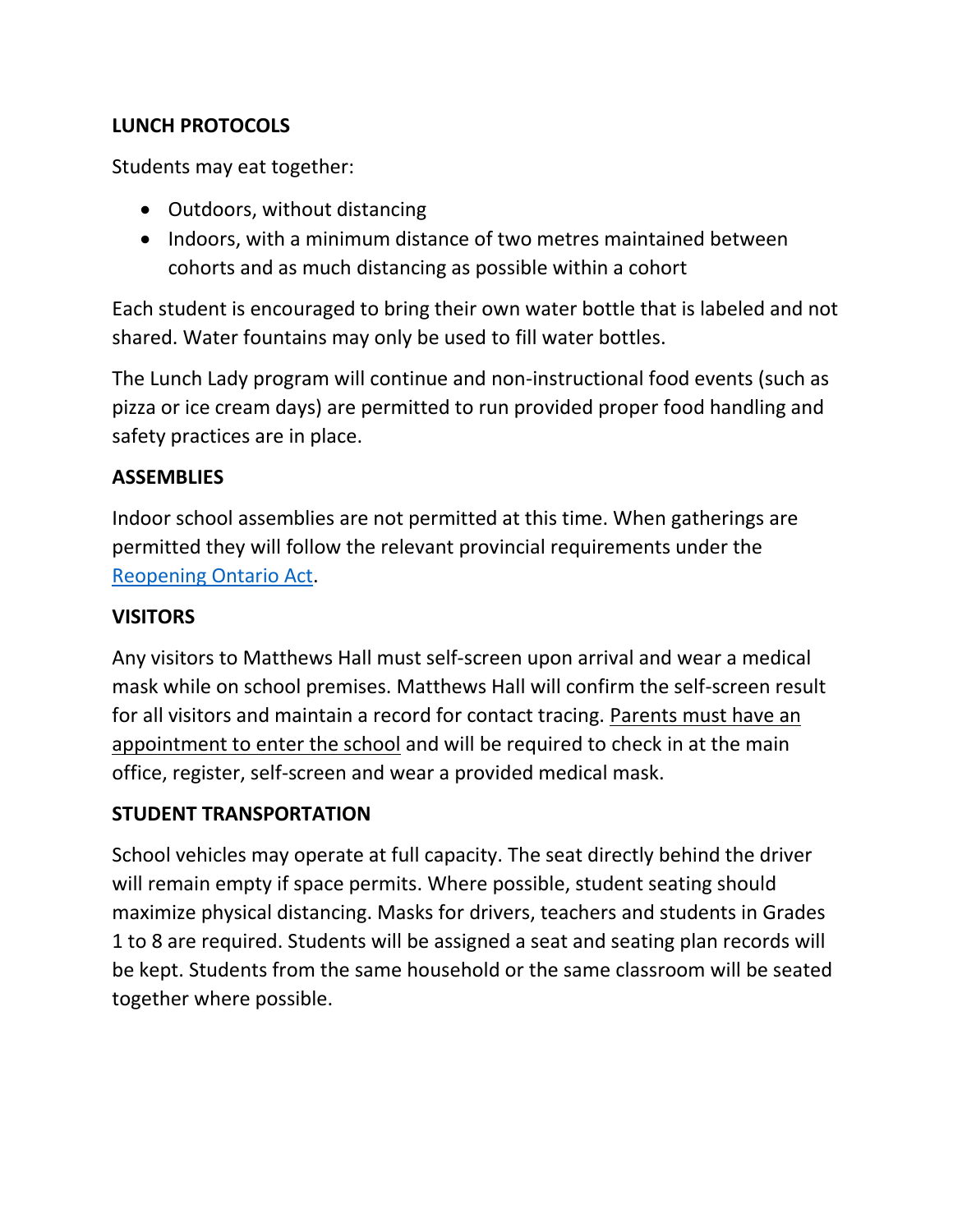### **VENTILATION**

Matthews Hall will optimize air quality in all classrooms and learning environments. The majority of our classrooms have full mechanical ventilation. The School will ensure all ventilation systems are inspected and in good working order and will used high grade filters which will be changed frequently. Our ventilation systems will run at least two hours before or after school and will be calibrated to maximize air flow.

A standalone high efficiency particulate air (HEPA) filter unit will be placed in any classroom or learning space that does not have mechanical ventilation. These units will ensure particle filtration of air and improve air exchange.

## **VACCINATION**

Vaccination is an important tool to help stop the spread of COVID-19 and to allow our community to safely resume normal activities. Matthew Hall has vaccination policies in place for [STAFF](Mandatory%20Vaccination%20Policy%20-%20Staff.pdf) and for [STUDENTS](Student%20Vaccination%20Policy.pdf) to strongly encourage all staff and all eligible students to be vaccinated and to disclose proof of vaccination. Our most up to date policies regarding vaccination are linked here and posted on our school website under Policies.

Families may send their proof of vaccination for eligible students to the Assistant Head of School, Jen McKay, by email [mckay.j@matthewshall.ca.](mailto:mckay.j@matthewshall.ca) This information will be stored confidentially in student records.

### **MENTAL HEALTH**

Student mental health and well-being are a top priority. Matthews Hall recognizes good mental health is fundamental to a student's ability to learn and to succeed at school and in life. The School is committed to collaborate with families and community partners to address any concerns.

#### **MUSIC**

Music programs, including singing and wind instruments, will be permitted and will be held in areas with adequate ventilation. As much distancing as possible and the use of barrier screens will be in place. Masks may be removed for singing outdoors if a minimum of two metres can be. Masks will be worn when singing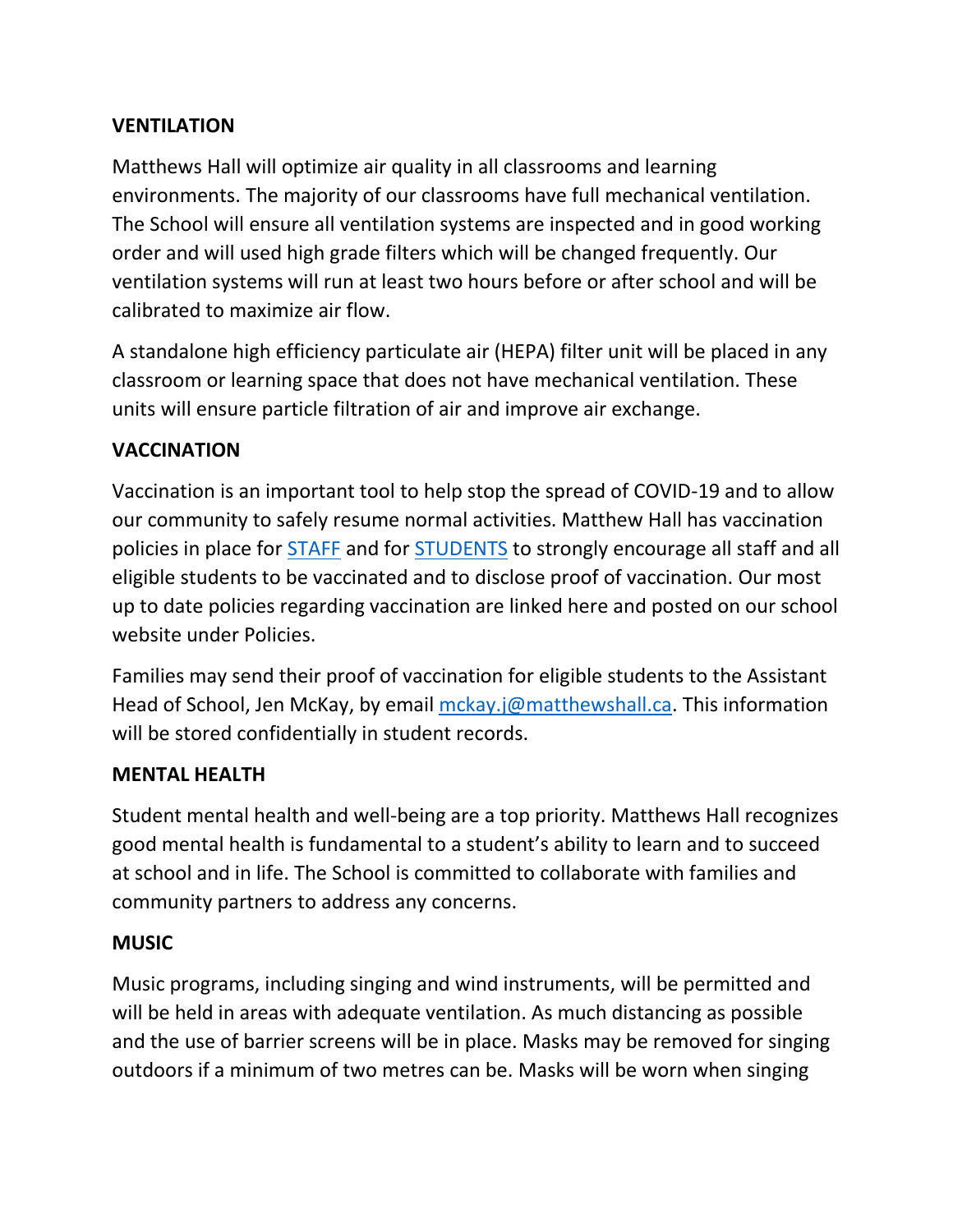indoors, and singing is only permitted within a cohort. Instruments will not be shared.

## **PHYSICAL EDUCATION**

The use of the gymnasium and changerooms, and the use of shared equipment is permitted with distancing and hand hygiene encouraged. High (outdoors only) and low contact activities are permitted. Masking is required in the changerooms. Masks are not required when playing high or low contact activities outdoors. Masking will be required for indoor sports where they can be worn safely based on the activity and where distancing cannot be maintained.

### **FIELD TRIPS**

Day trips and overnight stays will be permitted and must follow all relevant provincial requirements under the [Reopening Ontario Act.](https://www.ontario.ca/laws/statute/20r17) Anyone attending a field trip will be required to self-screen prior to attending and all precautions including masking, distancing and hand hygiene will be in place. As much as possible field trips will be operated with cohorts and assigned staff supervision.

## **CO-CURRICULAR ACTIVITIES**

Clubs, activities, sport teams, house events, bands and choirs are permitted. Cohorts may interact outdoors with physical distancing encouraged, and indoors with masking and appropriate physical distancing. The mixing of cohorts will be limited.

All participants, if eligible, in inter-school sports must be fully vaccinated against COVID-19.

### **EXTENDED DAY PROGRAM**

Our before and after school program will operate with masking, distancing encouraged, regular hand hygiene and increased cleaning of high touch surfaces.

### **INTERNATIONAL STUDENTS**

Matthews Hall has a plan approved by the Ministry of Education to provide inperson teaching to international students with a study permit.